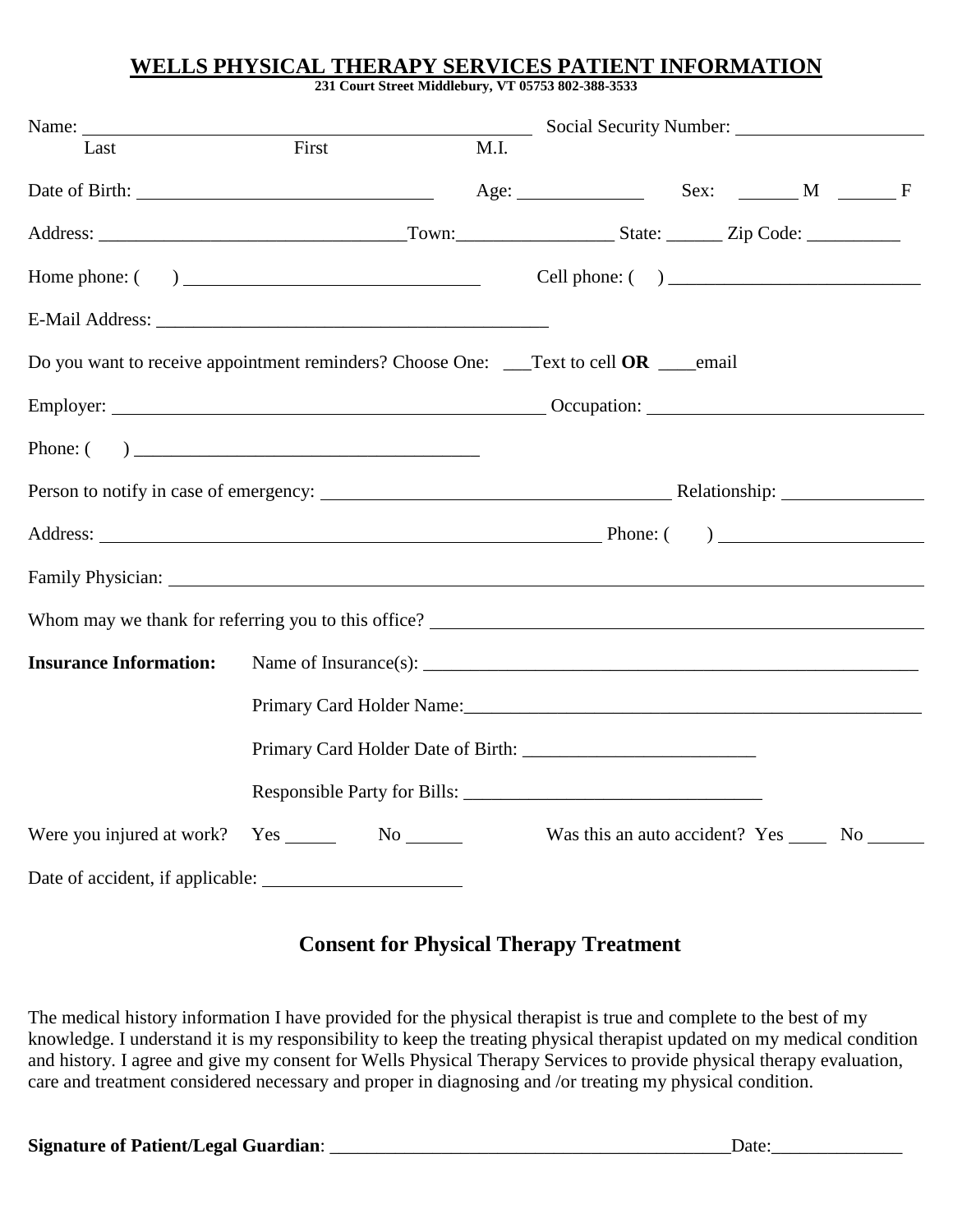#### **PATIENT HEALTH INFORMATION**

(This questionnaire is considered a part of your confidential medical records)

|                                                                                                                                                                                                                                                                                                                                                                                                                                                                  | Patient Name:                                                                            |                |                                     |  |  |  |  |  |  |  |                       | D.O.B.                                                                      |
|------------------------------------------------------------------------------------------------------------------------------------------------------------------------------------------------------------------------------------------------------------------------------------------------------------------------------------------------------------------------------------------------------------------------------------------------------------------|------------------------------------------------------------------------------------------|----------------|-------------------------------------|--|--|--|--|--|--|--|-----------------------|-----------------------------------------------------------------------------|
| 1.                                                                                                                                                                                                                                                                                                                                                                                                                                                               |                                                                                          |                |                                     |  |  |  |  |  |  |  |                       |                                                                             |
| 2.                                                                                                                                                                                                                                                                                                                                                                                                                                                               |                                                                                          |                |                                     |  |  |  |  |  |  |  |                       | Is it on your ____Right Side ____Left Side ____Both Sides ___Not Applicable |
| 3.                                                                                                                                                                                                                                                                                                                                                                                                                                                               |                                                                                          |                |                                     |  |  |  |  |  |  |  |                       |                                                                             |
| 4.                                                                                                                                                                                                                                                                                                                                                                                                                                                               |                                                                                          |                |                                     |  |  |  |  |  |  |  |                       |                                                                             |
| 5.                                                                                                                                                                                                                                                                                                                                                                                                                                                               |                                                                                          |                |                                     |  |  |  |  |  |  |  |                       |                                                                             |
| 6.                                                                                                                                                                                                                                                                                                                                                                                                                                                               | Have you undergone diagnostic tests (Xray, MRI etc) for this current condition? These No |                |                                     |  |  |  |  |  |  |  |                       |                                                                             |
| 7.                                                                                                                                                                                                                                                                                                                                                                                                                                                               |                                                                                          |                |                                     |  |  |  |  |  |  |  |                       | Please rate your pain: 0 being 'No Pain' and 10 being 'hospitalization'.    |
|                                                                                                                                                                                                                                                                                                                                                                                                                                                                  |                                                                                          | $\overline{0}$ | 1 2 3 4 5 6 7 8 9                   |  |  |  |  |  |  |  | $10 \left( 6 \right)$ | At its Worst                                                                |
|                                                                                                                                                                                                                                                                                                                                                                                                                                                                  |                                                                                          |                |                                     |  |  |  |  |  |  |  |                       | 0 1 2 3 4 5 6 7 8 9 10 $\approx$ Currently                                  |
|                                                                                                                                                                                                                                                                                                                                                                                                                                                                  |                                                                                          | $\mathbf{0}$   | $1 \t2 \t3 \t4 \t5 \t6 \t7 \t8 \t9$ |  |  |  |  |  |  |  | $10 \leftrightarrow$  | At its Best                                                                 |
| High Blood pressure<br>Heart Disease<br>Asthma/Lung disease<br>Shortness of breath<br>Thyroid Condition<br>Low blood sugar<br>Arthritis<br>Diabetes<br>Osteoporosis/penia<br>Headaches<br>Cancer<br>_______ Smoker _____ packs per _____<br>Impaired vision<br>Fractures (Broken bones)<br>Unusual joint pain/swelling<br>Impaired hearing<br>Epilepsy<br>Currently pregnant<br>IIIV/ AIDS<br>Hepatitis<br>Pacemaker or electronically sensitive device<br>Other |                                                                                          |                |                                     |  |  |  |  |  |  |  |                       |                                                                             |
| 8. Do you have any problems with your bowels or bladder? ______No _____Yes                                                                                                                                                                                                                                                                                                                                                                                       |                                                                                          |                |                                     |  |  |  |  |  |  |  |                       |                                                                             |
| 9. Do you have an allergy to latex? ______ Yes ______No Other Allergies: ___________________________                                                                                                                                                                                                                                                                                                                                                             |                                                                                          |                |                                     |  |  |  |  |  |  |  |                       |                                                                             |
|                                                                                                                                                                                                                                                                                                                                                                                                                                                                  |                                                                                          |                |                                     |  |  |  |  |  |  |  |                       |                                                                             |
| 11. In choosing physical therapy services, what do you hope to achieve? ____________________________                                                                                                                                                                                                                                                                                                                                                             |                                                                                          |                |                                     |  |  |  |  |  |  |  |                       |                                                                             |
|                                                                                                                                                                                                                                                                                                                                                                                                                                                                  |                                                                                          |                |                                     |  |  |  |  |  |  |  |                       |                                                                             |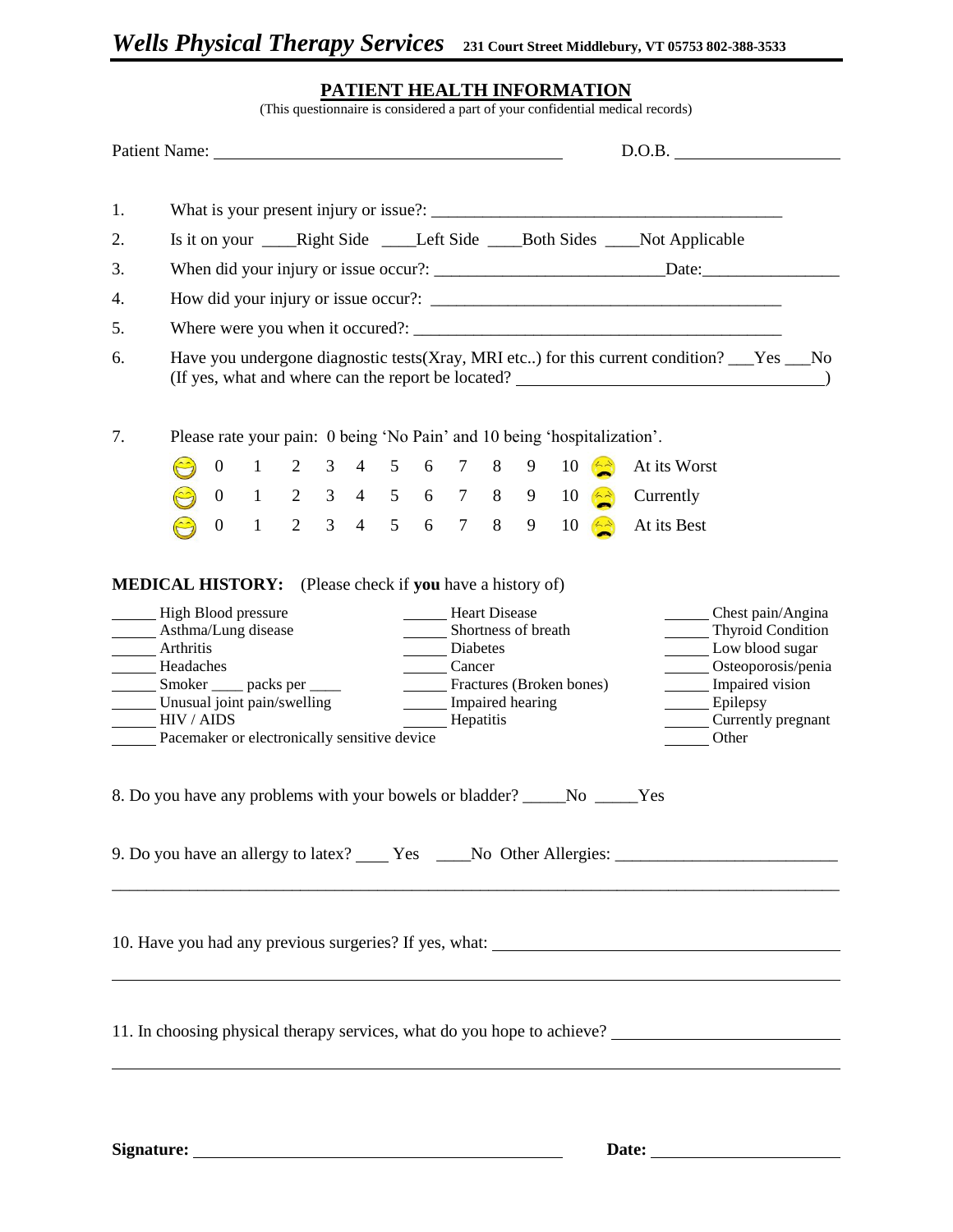# MEDICATIONS LIST

*Please include all Prescription, over-the-counter, herbal and vitamin/mineral dietary supplements.*

Patient Name:\_\_\_\_\_\_\_\_\_\_\_\_\_\_\_\_\_\_\_\_\_\_\_\_\_\_\_\_\_\_ Date: \_\_\_\_\_\_\_\_\_\_\_\_\_\_\_\_\_\_\_\_\_

| <b>Medication Name</b> | <b>Dosage</b> | Frequency | Route<br>i.e.---Oral, Injection |
|------------------------|---------------|-----------|---------------------------------|
|                        |               |           |                                 |
|                        |               |           |                                 |
|                        |               |           |                                 |
|                        |               |           |                                 |
|                        |               |           |                                 |
|                        |               |           |                                 |
|                        |               |           |                                 |
|                        |               |           |                                 |
|                        |               |           |                                 |
|                        |               |           |                                 |
|                        |               |           |                                 |
|                        |               |           |                                 |
|                        |               |           |                                 |
|                        |               |           |                                 |

*I attest that the documented current medication information is accurate and complete to the best of my knowledge and ability at the time of this appointment.*

Patient Signature: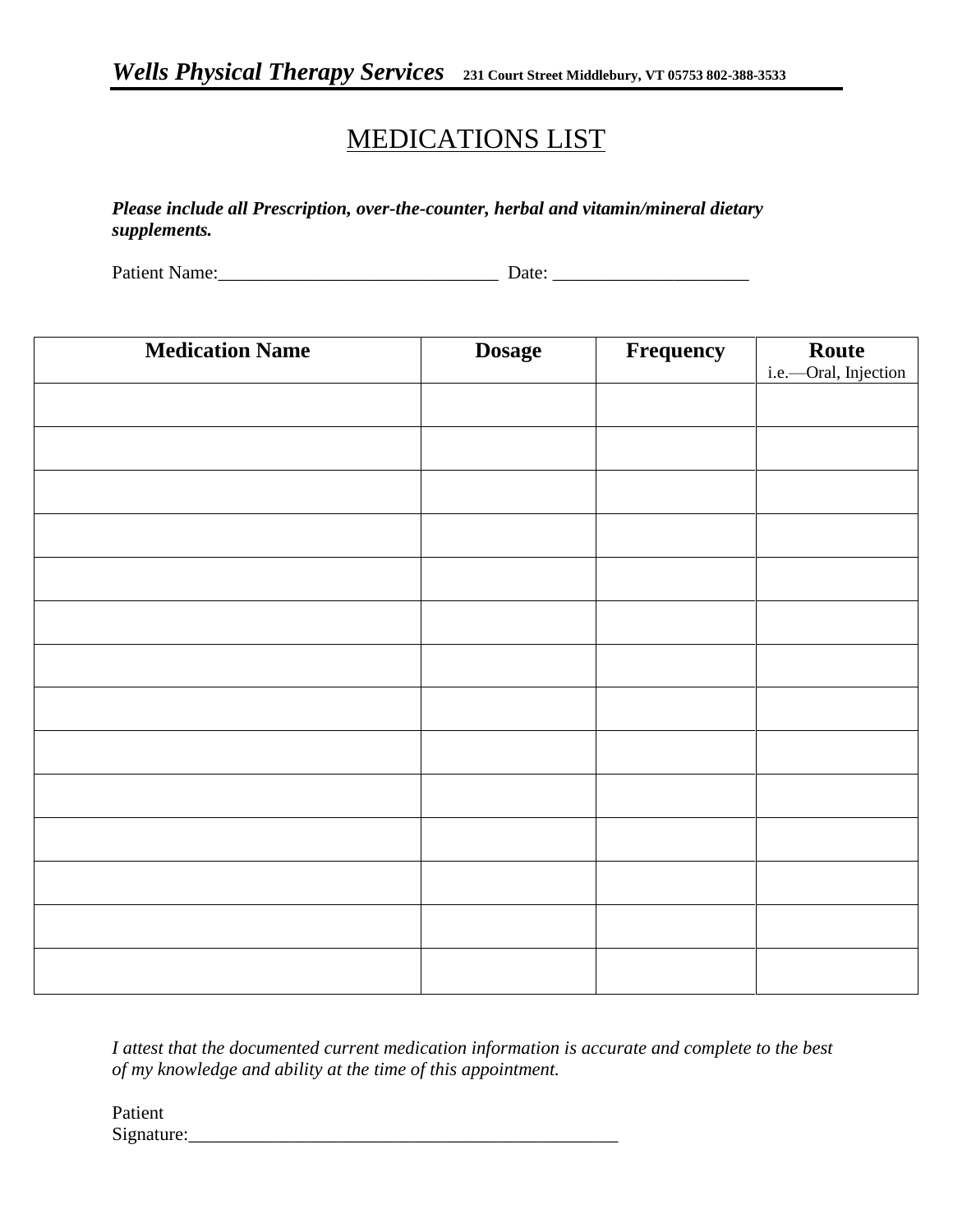*Patient Authorization to Use or Disclose Protected Health Information*

*I, , authorize Wells Physical Therapy Services or its Business Associates to use or disclose my protected health information as described below to the recipients indicated.*

### *(physician name)*

*Other recipients of information? (Spouses, family members, chiropractor, massage therapist etc..):\_\_\_\_\_\_\_\_\_\_\_\_\_\_\_\_\_\_\_\_\_\_\_\_\_\_\_\_\_\_\_\_\_\_\_\_\_\_\_\_\_\_\_\_\_\_\_\_\_\_\_\_\_\_\_\_\_\_\_\_\_\_\_\_\_\_\_\_\_\_\_\_\_ \_\_\_\_\_\_\_\_\_\_\_\_\_\_\_\_\_\_\_\_\_\_\_\_\_\_\_\_\_\_\_\_\_\_\_\_\_\_\_\_\_\_\_\_\_\_\_\_\_\_\_\_\_\_\_\_\_\_\_\_\_\_\_\_\_\_\_\_\_\_\_\_\_\_\_\_\_*

\_\_\_\_\_\_\_\_\_\_\_\_\_\_\_\_\_\_\_\_\_\_\_\_\_\_\_\_\_\_\_\_\_\_\_\_\_\_\_\_\_\_\_\_\_\_\_\_\_\_\_\_\_\_\_\_\_\_\_\_\_\_\_\_\_\_\_\_\_\_\_\_\_

### *I authorize Wells Physical Therapy Services to call me or leave messages at the following*

*number(s)* .

I, superstand that Wells Physical Therapy Services creates and maintains health records describing my medical history, diagnoses, evaluation results, treatment, and plans for future treatment. This information may serve as: a basis for planning my care and treatment, a means of communication among health professionals who contribute to my care, a source of information for applying my diagnosis and treatment information to my bill, a means by which a third-party payer can verify services billed were provided, and a tool for routine healthcare operations such as assessing quality.

A *Notice of information Practices* that more completely describes how your medical information may be used or disclosed is displayed throughout the clinic and copies are available to you upon request. You have the right to review this notice prior to signing this consent. Wells Physical Therapy Services reserves the right to change its notice and practices. If this occurs during the course of your treatment here, a revised statement will be brought to your attention. You have the right to request restrictions as to how your health information may be used or disclosed to carry out treatment, payment, or healthcare operations. You may revoke this consent in writing, except to the extent that the organization has already taken action in reliance thereon.

When information is used or disclosed pursuant to this authorization, it may be subject to re-disclosure by the recipient and may then no longer be protected health information. You have the right to inspect or copy the information to be used or disclosed and may refuse to sign this authorization. You have a right to revoke this authorization in writing at any time, except to the extent that action has been taken in reliance on this authorization. In order for the revocation to be effective, Wells Physical Therapy Services must receive a signed, dated revocation in writing.

*I have read and fully understand and accept the terms of this authorization. I acknowledge that I have been offered a full copy of the Wells Physical Therapy HIPAA policy for Use or Disclosure of Protected Health Information*